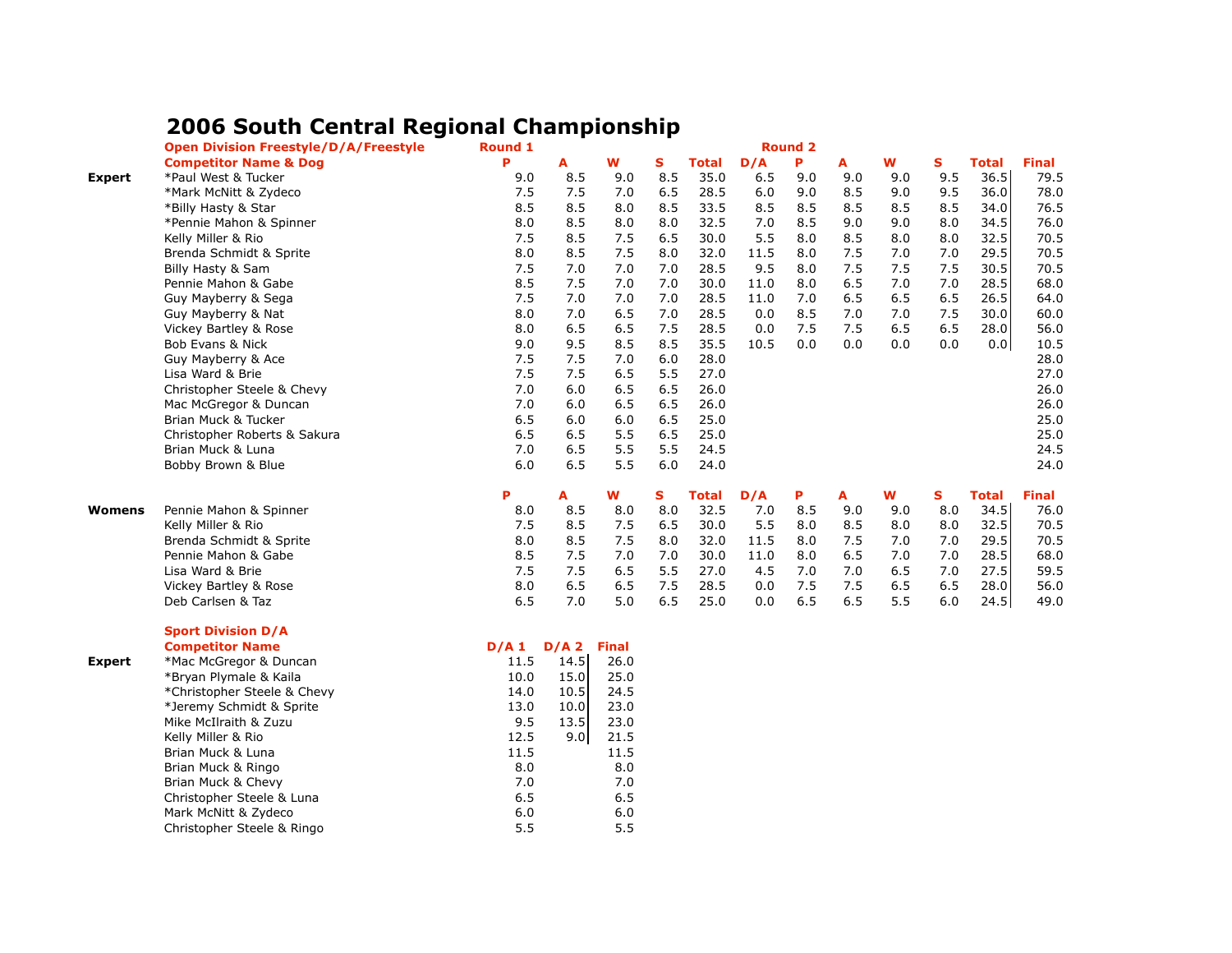|               | Mike Jaris & Jack                                                       | 5.0          |         | 5.0          |
|---------------|-------------------------------------------------------------------------|--------------|---------|--------------|
|               | Bob Evans & Nick                                                        | 3.5          |         | 3.5          |
|               | Christopher Roberts & Sakura                                            | 3.0          |         | 3.0          |
|               | Christopher Roberts & Flash                                             | 3.0          |         | 3.0          |
|               | Randy Carpenter & Taz                                                   | 2.5          |         | 2.5          |
|               | Pennie Mahon & Gabe                                                     | 2.0          |         | 2.0          |
|               | Bobby Brown & Crymson                                                   | 2.0          |         | 2.0          |
|               | Mac McGregor & Titan                                                    | 2.0          |         | 2.0          |
|               | Bobby Brown & Blue                                                      | 2.0          |         | 2.0          |
|               | Lisa Ward & Brie                                                        | 2.0          |         | 2.0          |
|               | Guy Mayberry & Nat                                                      | 2.0          |         | 2.0          |
|               | Guy Mayberry & Sega                                                     | 0.0          |         | 0.0          |
|               | Cassandra Roberts & Maggie                                              | 0.0          |         | 0.0          |
|               | Billy Hasty & Sam                                                       | 0.0          |         | 0.0          |
|               | Guy Mayberry & Ace                                                      | 0.0          |         | 0.0          |
|               | * Tiebreaker determined by competitor with fewest throws in both rounds |              |         |              |
|               |                                                                         | D/A1         | $D/A$ 2 | <b>Final</b> |
| Women's       | Kelly Miller & Rio                                                      | 12.5         | 9.0     | 21.5         |
|               | Terry Raley & Louie                                                     | 8.0          | 8.5     | 16.5         |
|               | Denise Carpenter & Nova                                                 | 9.0          | 4.5     | 13.5         |
|               | Deb Carlson & Taz                                                       | 0.0          | 9.0     | 9.0          |
|               | Lisa Ward & Brie                                                        | 2.0          | 6.0     | 8.0          |
|               | Patty Wood & Taz                                                        | 0.0          | 5.0     | 5.0          |
|               | Cassandra Roberts & Maggie                                              | 0.0          | 0.0     | 0.0          |
|               |                                                                         |              |         |              |
|               |                                                                         | D/A1         | D/A2    | <b>Final</b> |
| Youth         | Kyle Beckrich & Jake                                                    | 8.0          | 10.0    | 18.0         |
|               | Blake Beckrich & Jake                                                   | 9.5          | 5.5     | 15.0         |
|               | Jordan Beckrich & Buck                                                  | 3.0          | 2.0     | 5.0          |
|               | Chelsey Smith & Lady                                                    | 0.0          | 0.01    | 0.0          |
|               |                                                                         |              |         |              |
|               |                                                                         | D/A1         | D/A2    | <b>Final</b> |
| <b>Team</b>   | Mark/Angela McNitt & Zydeco                                             | 7.0          | 14.0    | 21.0         |
|               | Denise/Randy Carpenter & Nova                                           | 7.5          | 11.0    | 18.5         |
|               | Bryan Plymale/Kelly Miller & Kaila                                      | 6.5          | 10.0    | 16.5         |
|               | Mike/Susan Jeris & Jack                                                 | 4.5          | 9.5     | 14.0         |
|               |                                                                         |              |         |              |
|               | <b>Recreational Division TimeTrial</b>                                  |              |         |              |
|               | <b>Competitor Name</b>                                                  | <b>Final</b> |         |              |
| <b>Expert</b> | Bobby Brown & Blue                                                      | 21.00        |         |              |
|               | Christopher Steele & Chevy                                              | 28.00        |         |              |
|               | Mac McGregor & Titan                                                    | 38.00        |         |              |
|               |                                                                         |              |         |              |
|               | Brian Muck & Luna                                                       | 43.00        |         |              |
|               | Bryan Plymale & Kaila                                                   | 44.00        |         |              |
|               | Mike Jaris & Jack                                                       | 60.00        |         |              |
|               | Christopher Steele & Ringo                                              | <b>NQ</b>    |         |              |